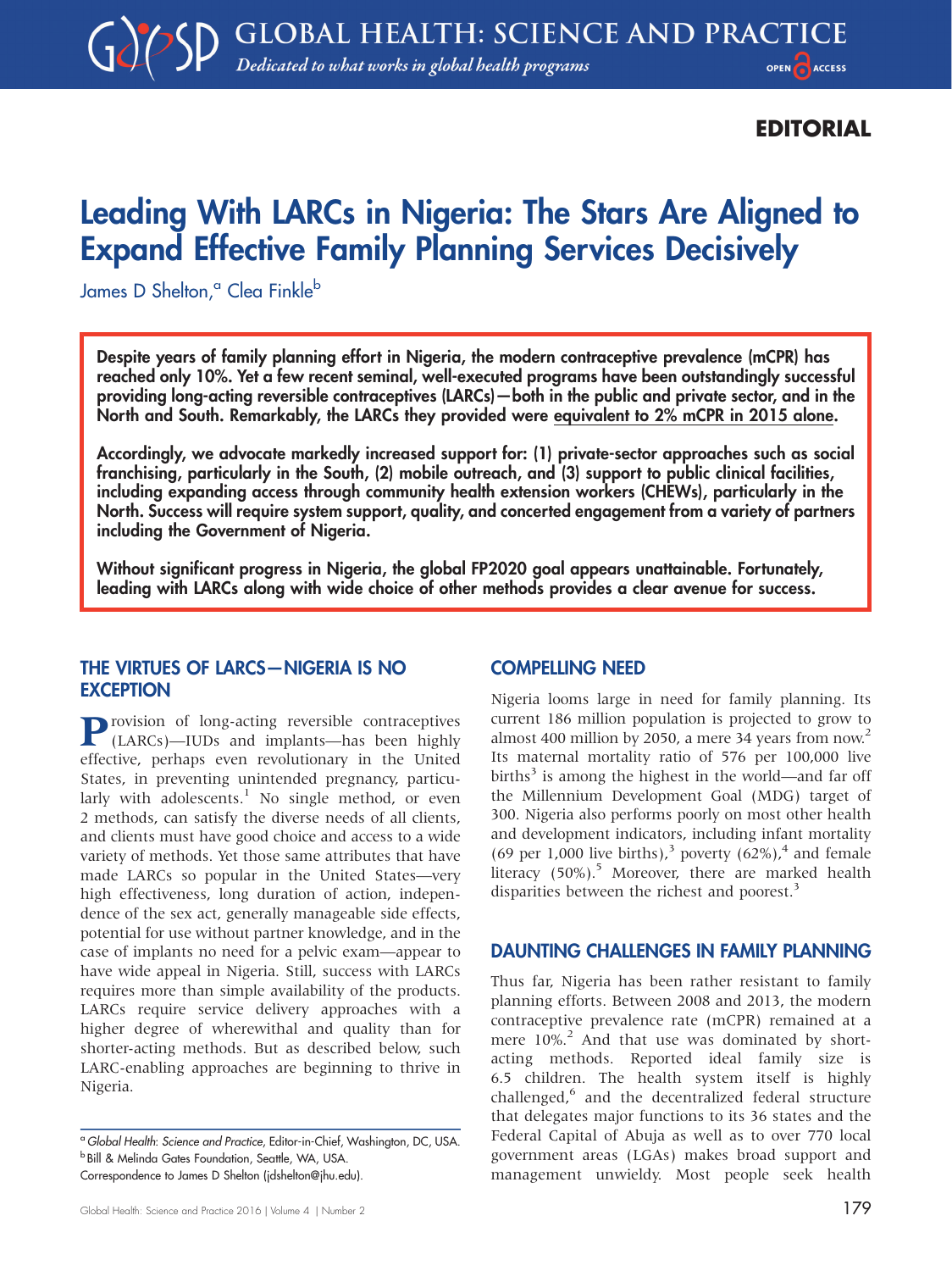#### LARCs appear to have wide appeal in Nigeria.

services from a patchwork of private health care providers. Unfounded rumors about contraceptive methods are believed to be widespread. And women's knowledge about contraception is limited, especially about LARCs. In the 2013 Demographic and Health Survey, only 25% of married women had even heard of implants and 32% of IUDs.<sup>3</sup> Whereas modern contraceptive use in the more rural, less prosperous, and less literate North East and North West states is below 4%, levels are significantly higher in the southern zones, especially in the South West where contraceptive rates in 7 states range from 21% to 32%.

## YET REMARKABLY POSITIVE **DEVELOPMENTS**

Despite this difficult backdrop, a diverse set of recent developments provide compelling evidence that family planning efforts are beginning to make significant headway in the country.

- Between 2008 and 2013, 6 states showed gains of 5 to 12 percentage points in modern contraceptive use.<sup>3</sup>
- The Nigerian Urban Reproductive Health Initiative (NURHI) in 4 urban areas increased contraceptive prevalence an average of 11% in 5 years by combining substantial demandand supply-side efforts, including highly accessible mobile ''outreach'' services. Over 40% of those gains came from increased use of LARCs (mostly implants). Misconceptions about contraceptives declined markedly and intent to use contraception increased significantly.<sup>7,8</sup>
- As described in an article in this issue of  $GHSP<sup>9</sup>$ an immediate postpartum, small-scale initiative with private providers in several states found that 41% of eligible women who delivered in those facilities received immediate insertion of an IUD—evidence that IUDs can be a popular choice among postpartum women.
- Following the 2012 London Summit on Family Planning, the Government of Nigeria articulated more prominent support for family planning including a detailed and cogent national family planning blueprint with ultra-ambitious objectives, $10$  although actual financial resources provided so far have been limited. Many states have followed suit, with state-level costed implementation plans

(CIPs). Some positive policy reforms have also occurred, notably allowing a basic-level cadre of service health worker—the community health extension worker (CHEW)—to provide implants and IUDs. Additional reforms have included making contraceptives free in publicsector clinics and reforming the nurse/midwife training curriculum to make it proficiencybased and supported by rigorous supervision.

## Outstanding Successes With LARCs **Specifically**

A range of programmatic approaches in both the private and public sector emphasizing access and quality have achieved strikingly high provision of LARCs in Nigeria. Most are relatively recent:

- The Marie Stopes Nigeria "BlueStar" social franchising program, launched in 2012, supports more than 300 private-sector providers, especially in the South, of whom about 70% are midwives. They provided a notably large number of women—more than 65,000—with contraception, especially implants, in 2015 [\(Table](#page-2-0)).
- The Society for Family Health's Healthy Family Network social franchising program, also with more than 300 providers, has likewise been successful, although in its case more with the IUD [\(Table](#page-2-0)).
- A more recent entry to Nigeria, DKT International also gives support to private providers, particularly in the South. Its model consists mainly of marketing contraceptive products to providers and distributors, without the networking and other components of social franchising. LARC sales in 2015—at more than 100,000—are also striking [\(Table](#page-2-0)).
- Marie Stopes Nigeria deploys ''mobile outreach'' teams in the North. Such mobile outreach typically occurs in collaboration with the public sector and in public-sector sites. Remarkably, with only 8 outreach teams, they provided some 63,000 clients with LARCs in 2015, primarily implants ([Table](#page-2-0)).
- Marie Stopes Nigeria also began the Family Health Plus initiative in 2014. It works with public-sector providers at the state level, now expanded to 20 states, emphasizing training, supportive supervision, and supply chain. Again, provision of LARCs to more than

IUDs can be a popular choice among postpartum women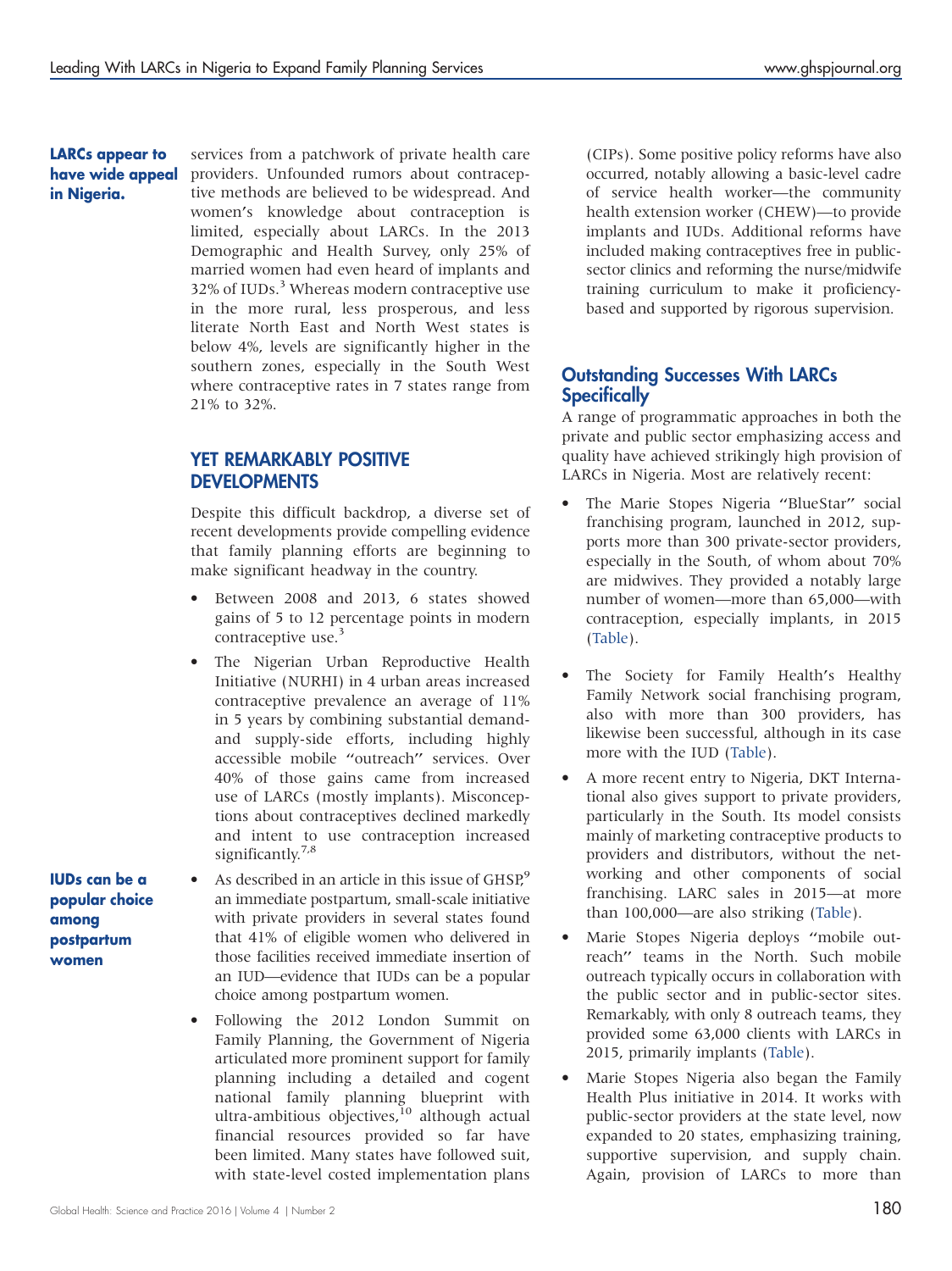<span id="page-2-0"></span>

| TABLE. Provision of Long-Acting Reversible Contraceptive Methods by Selected Program Initiatives, Nigeria, 2015 |                 |             |                    |
|-----------------------------------------------------------------------------------------------------------------|-----------------|-------------|--------------------|
| Program                                                                                                         | <b>Implants</b> | <b>IUDs</b> | <b>Total LARCs</b> |
| BlueStar (Marie Stopes Nigeria)                                                                                 | 51,643          | 13,811      | 65,454             |
| Healthy Family Network (SFH)                                                                                    | 20,273          | 53,900      | 74,173             |
| DKT International sales                                                                                         | 15,967          | 87,600      | 103,567            |
| Mobile outreach (Marie Stopes Nigeria)                                                                          | 53,786          | 9,200       | 62,986             |
| Family Health Plus (Marie Stopes Nigeria)                                                                       | 222,705         | 29,686      | 252,391            |
| Total                                                                                                           | 364,374         | 194,197     | 558,571            |

Abbreviations: IUDs, intrauterine devices; SFH, Society for Family Health; LARCs, long-acting reversible contraceptives.

Source of data: For Marie Stopes Nigeria, personal communication with Anna Mackay, Deputy Director of SIFPO Project, Marie Stopes International; for SFH, personal communication with Peter Entonu, Associate Director of Social Franchise Unit, SFH; for DKT, sales report from December 2015.<sup>11</sup>

250,000 clients in 2015 is highly impressive (Table).

## What Is Particularly Notable About These Findings From the 5 Initiatives?

- Sizable enough to "move" the needle. More than 550,000 women received LARCs from just these 5 initiatives, representing over 2% of married women of reproductive age and 1.5% of all women of reproductive age in Nigeria nationally—a truly impressive proportion (Table). Of course these numbers don't translate directly into contraceptive prevalence. For example, some women would have switched from other methods, and sales do not precisely reflect method provision. Still, the results from just these 5 projects in just 1 year should be enough to register population-level impact. And because LARCs engender high rates of satisfaction and continuation, the sustained cumulative effect over a number of years would be substantial. Some corroboration of such an impact come from the Performance Monitoring & Accountability 2020 (PMA2020) surveys in Kaduna state in the North—a state where Family Health Plus, Healthy Family Network, Marie Stopes Nigeria mobile outreach, and NURHI (as well as others) are all active. Between 2014 and 2015, the share of overall modern contraceptive use for implants in Kaduna increased from 16% to 28%.<sup>12</sup>
- Substantial untapped "latent" demand. While these initiatives appropriately include modest demand-side components, they mainly consist of making contraceptive services highly accessible. Thus, a significant amount of demand for modern contraception among a sizable proportion of women already exists that can be satisfied with good services and a modicum of targeted demand ''activation'' support.
- LARCs are highly acceptable for women desiring contraception. This is particularly the case for implants, but also for IUDs.
- Promoting equity: LARC programming LARCs serve both serves very low-income as well as low- and highhigher-income clients. For example, client income clients. exit interview data indicate that 75%, 53%, and 49% of Marie Stopes Nigeria's mobile outreach, Family Health Plus, and social franchising clients, respectively, were from households living on less than US\$2.50 per day (personal communication with Anna Mackay, Deputy Director of SIFPO Project, Marie Stopes International).
- Success in both the South and North. While it is generally held that the more conservative North is highly resistant to family planning, these projects—notably, mobile outreach and the Family Health Plus public-sector support project—demonstrate that success can be achieved in the North as well.
- Success in both the private and public sectors. Private-sector approaches including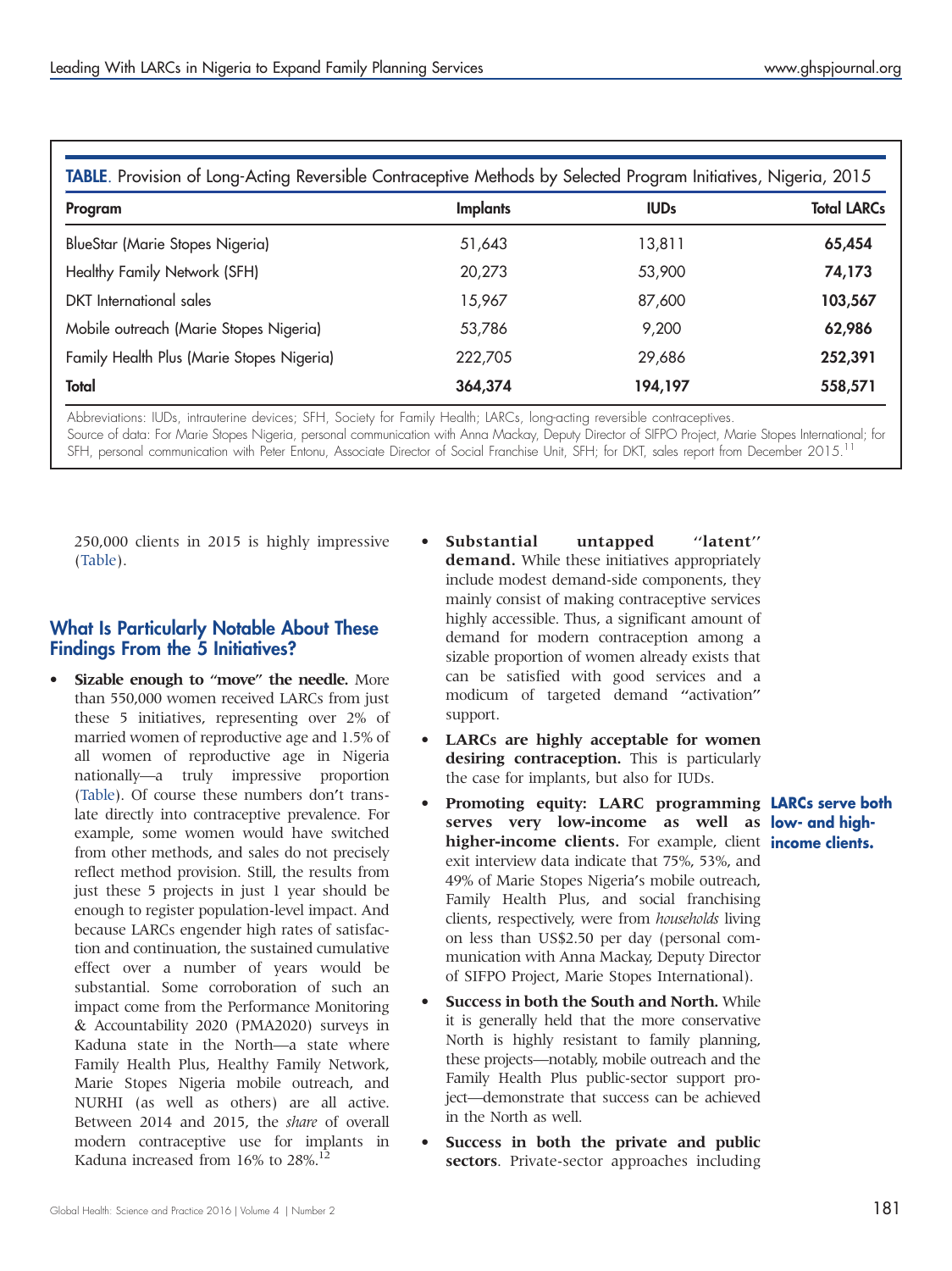

A woman in Nigeria has had a contraceptive implant inserted by providers from Marie Stopes Nigeria.

social franchising align well with the South, which has a large concentration of small private-sector providers and is more economically advanced. But the Family Health Plus experience shows that despite the public sector's reputation as a weak service delivery platform, working closely with state governments on public-sector service delivery can be successful.

In addition to the programming described above, a number of other worthwhile initiatives are ongoing in Nigeria, including traditional social marketing and clinic-based public-sector and NGO services. We are merely highlighting some of the more prominent programs that have been highly successful with LARCs.

Our proposed strategy: Support a diversity of service delivery approaches and wide method choice, including LARCs; emphasize the private sector in the South and the public sector in the North.

## WHAT NEXT: OUR PRIORITIES FOR EXPANDED FAMILY PLANNING PROGRAMMING

Our proposed overall family planning strategy for Nigeria:

Support a diversity of service delivery approaches and wide method choice, but emphasize the private sector in the South and the public sector in the North. And prioritize service modes that include LARCs effectively.

Family planning is most successful when clients have a wide variety of methods to choose

from, and clients can choose from a variety of service delivery sites. Accordingly, it makes strategic sense to pursue diverse programming efforts in both the public and private sector across the country, emphasizing those models that have a good track record. Recognizing that about 60% of contraceptive use nationally comes from the private sector, private/commercialsector approaches such as social franchising are particularly well-suited for the South where of the very wide distribution of private-sector providers and the entrepreneurial climate. However, in the North, where that private-sector infrastructure is currently thin, priority should be with the public and NGO sectors. It also seems reasonable to be opportunistic by working most with states that are willing to commit more of their own resources. Since LARCs, especially implants, are so clearly popular and satisfy the needs of many clients well, it is wise to invest in service delivery modes that can provide LARCs effectively, along with a broad range of methods including injectables. Building on the successful models described above, we present some details of this strategy.

Social franchising. Current efforts in social franchising have been highly successful as described above, and indeed in a wide variety of other countries, and they should be expanded markedly, particularly in the South.

Mobile outreach. Although so far small in scale, mobile outreach has been shown to be highly effective already, particularly in the most difficult part of the country—the North and for hard-to-reach rural populations. But this proven approach should also be deployed in other areas such as urban slums and peri-urban areas generally. Notably, it was part of the highly effective urban NUHRI project in the North and South.

Expanded provision of LARCs and injectables by CHEWs, particularly in the public sector. Having CHEWs provide LARCs has been shown to be effective in research studies<sup>13</sup> and now presents a major opportunity for mainstream service delivery expansion, given the recently liberalized policy to permit it. A first order of activity is to scale-up training and supportive supervision for CHEWs to provide LARCs, thus nurturing ''dedicated providers'' who, in turn, become mentors to new providers. CHEWs have many other duties, however, and some will be more motivated to provide LARCs than others. Thus, finding a way to provide good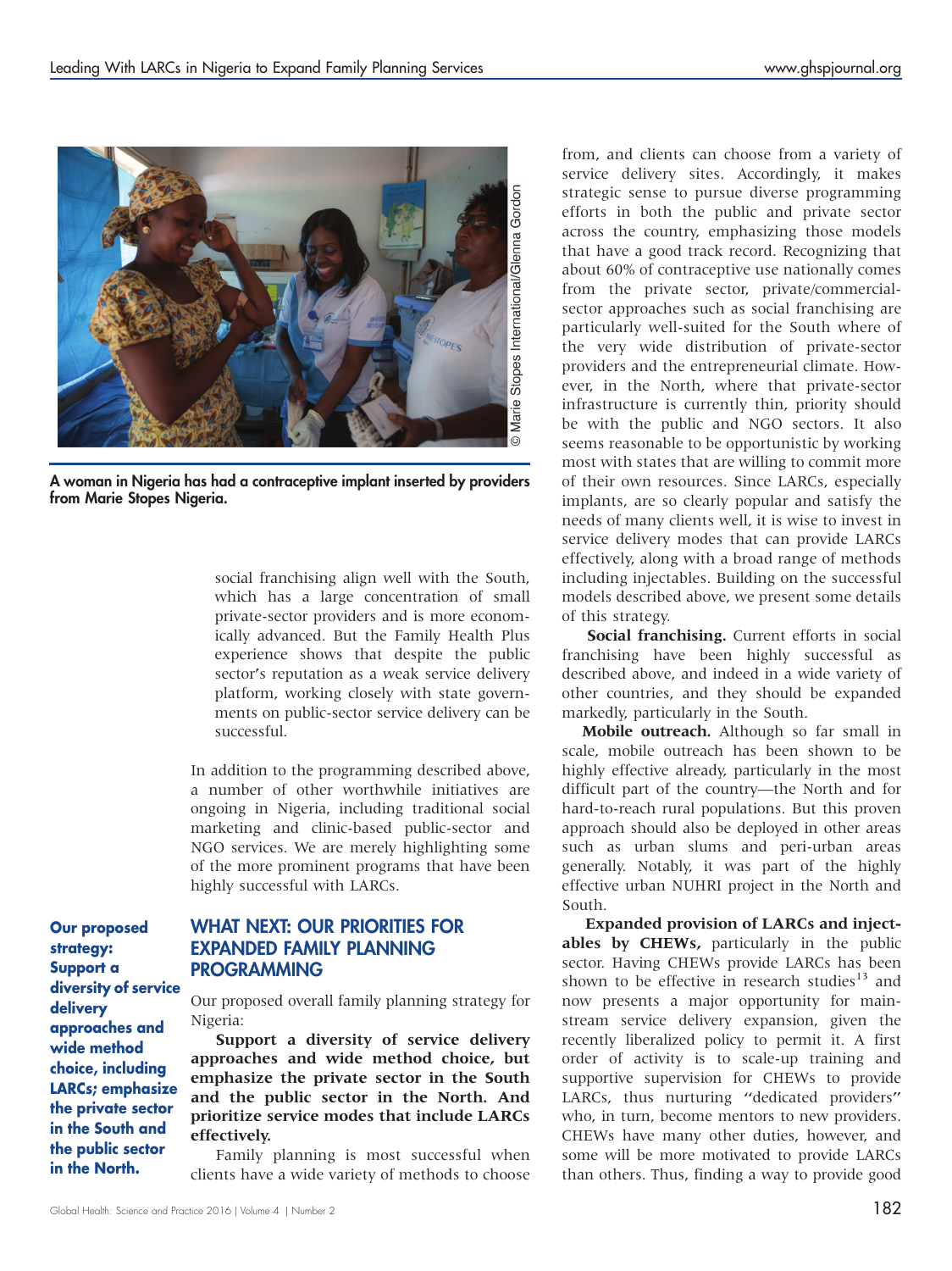support to the most productive CHEWs is essential. Provision of injectables by CHEWs should be a complementary priority, especially in the North where CHEWs are often the main or only clinical providers.

Social marketing, especially focusing on injectables. The successful model DKT is following deserves considerable expansion. An additional opportunity is extending provision of injectables through the many qualified proprietary patent medicine vendors (PPMVs) in both the North and the South. Heretofore, PPMVs have not been permitted to provide injectables. However, a recent PPMV census found that over half in Northern states and about 30% in Southern states were staffed by trained professionals including nurses, pharmacists, and CHEWs.<sup>14</sup> Since CHEWs are now permitted to provide injectables (and implants) in the public sector, it seems entirely reasonable that PPMVs trained as CHEWs or nurses should also be permitted to give injectables. Sayana Press, the version of DMPA delivered subcutaneously via the prefilled Uniject device, is also being introduced in Nigeria, which offers a variety of advantages and additional potential for expanded injectable use.

Postpartum contraception, especially IUDs and implants. The results with immediate postpartum IUDs provided by private-sector providers described above are very promising. Nationally, 36% of women deliver in facilities, with significantly higher rates of facility delivery in the South compared with the North.<sup>3</sup> Especially for high-volume facilities where providers are more likely to retain skills, immediate postpartum insertion of IUDs or later provision of IUDs, implants, or other methods before discharge can be an important component of programming.<sup>15</sup> Moreover, providing contraception later in the postpartum period, for example, along with immunization services, can be highly effective for reaching women during this time of very high unmet need.<sup>16</sup> And mobile outreach in conjunction with child immunization services can successfully reach women in the postpartum period.

## Key System Support Priorities

In addition to the priority program approaches described above, serious attention is needed to the following system support activities.

Demand support. The programmatic approaches we propose benefit markedly from a healthy component of demand activation, including community engagement to promote awareness and to address specific issues such as misconceptions about contraception. In addition, broader demand support such as through mass media is a compelling priority, addressing key issues such as social norms and the health benefits of birth spacing.

**Supply chain.** Family planning cannot suc- Family planning ceed without functional supply chains. The **cannot succeed** current variably functioning public-sector supply without functional chain depends not only on the federal govern- supply chains. ment but on states and LGA support as well. It will require considerable additional attention. One progressive innovation is the ''informed push'' model to help ensure good distribution, which has been successfully piloted in Nigeria.17,18 Private-sector distribution, such as for social franchising, can use a more commercialsector type of supply chain approach capitalizing on the economic incentive, since participants along the chain are paying for the commodity. LARCs have the distinct advantage over shorteracting methods that they do not require frequent resupply. On the other hand, they do requirea modest but important amount of equipment and disposable supplies such as gloves and disinfectants, which require additional supply attention.

Human resources. The "2014 Nigeria Family Planning Blueprint'' lays out the major challenges: lack of staff, lack of training, high turnover, and uneven geographic distribution in the public sector, $10$  all of which need to be addressed systematically. Progressive task shifting will help. A major advantage of private-sector providers is that many are underemployed. Thus, making good use of private-sector CHEWs and qualified PPMVs to give injectables should be a high priority.

Policy and advocacy. Advocacy is needed at both the federal level and the state level toward meaningful funding for family planning. Again, key policy reforms, such as permitting trained pharmacists and PPMVs to provide injectables would make a considerable difference.

Monitoring and evaluation. Nigeria is fortunate that PMA2020 will be expanding its annual surveys from 2 states to 7, beginning this year (personal communication with Scott Radloff, Director, PMA2020). Priority should be given to support policy makers and program managers to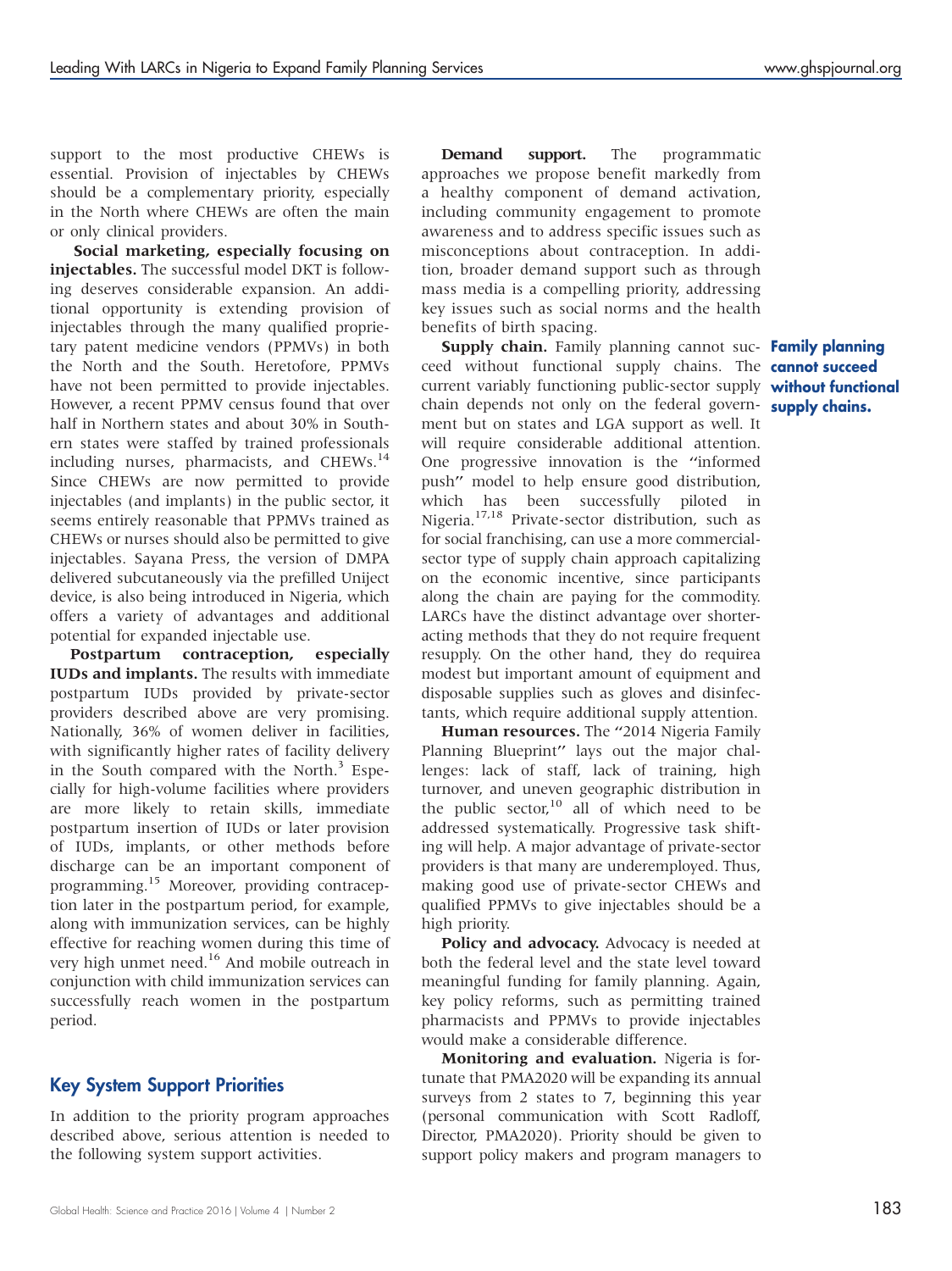improve data use to enable course correction and decisions about resource allocation in those states.

Emerging primary health care platforms. The Government of Nigeria has recently resolved to strengthen primary health care overall,<sup>6</sup> and donors such as the U.S. Agency for International Development (USAID), the Department for International Development (DFID), and the Bill & Melinda Gates Foundation are providing significant support for such platforms in selected states. This emphasis should be a good opportunity to advance family planning services, but only if sufficient resources are forthcoming and key preventive services such as family planning are given high priority. A key opportunity would be inclusion of a robust set of family planning services under the planned national health insurance scheme.<sup>19</sup>

#### LEADING WITH LARCS – THE TIME IS NOW

The evidence is clear that family planning efforts not only can be successful—but are being successful—in Nigeria, especially through provision of LARCs. Nigeria is a large and complex country and ultimate success will require substantial resources, long-term attention, and a variety of approaches. Yet as we have seen, providing LARCs when done well with the proper service delivery wherewithal can be remarkably effective. Investments in these modes will go a substantial distance to meet client needs, stem unintended pregnancies, reduce maternal mortality, and support Nigeria's national family planning goals as well as the FP2020 global goal. Success will require substantial commitment, engagement, and partnership across the board, including the Government of Nigeria. The time is right for a substantial investment in Nigeria. Do not let this compelling opportunity pass by.

Acknowledgments: We appreciate the invaluable help from Jennifer Anyanti, Alan Bornbusch, Effiom Effiom, Peter Entonu, Onoriode Ezire, Marguerite Farrell, Moriam Jagun, Stephen Hodgins, Patricia MacDonald, Anna Mackay, Emmanuel Otolorin, Christopher Purdy, and Scott Radloff.

Competing Interests: None declared.

#### **REFERENCES**

- 1. McNicholas C, Peipert JF. Long-acting reversible contraception for adolescents. Curr Opin Obstet Gynecol. 2012;24(5):293-298. [CrossRef](http://dx.doi.org/10.1097/GCO.0b013e32835686d5). [Medline](http://www.ncbi.nlm.nih.gov/pubmed/22781078)
- 2. United Nations (UN), Department of Economic and Social Affairs, Population Division. World population prospects, the 2015

revision. New York: UN; 2015. Available from: [http://esa.un.](http://esa.un.org/unpd/wpp/Download/Probabilistic/Population/) [org/unpd/wpp/Download/Probabilistic/Population/](http://esa.un.org/unpd/wpp/Download/Probabilistic/Population/)

- 3. National Population Commission (NPC) [Nigeria]; ICF International. Nigeria demographic and health survey 2013. Abuja (Nigeria): NPC; 2014. Co-published by ICF International. Available from: [https://dhsprogram.com/pubs/pdf/FR293/](https://dhsprogram.com/pubs/pdf/FR293/FR293.pdf) [FR293.pdf](https://dhsprogram.com/pubs/pdf/FR293/FR293.pdf)
- 4. World Bank Open Data [Internet]. Washington (DC): The World Bank Group; c2016. Poverty headcount ratio at national poverty lines (% of population); [cited 2016 Apr 3]. Available from: [http://data.worldbank.org/indicator/SI.POV.NAHC/countries/](http://data.worldbank.org/indicator/SI.POV.NAHC/countries/NG?display=graph) [NG?display=graph](http://data.worldbank.org/indicator/SI.POV.NAHC/countries/NG?display=graph)
- 5. World Bank Open Data [Internet]. Washington (DC): The World Bank Group; c2016. Adult literacy rate, population 15+ years, both sexes (%); [cited 2016 Apr 3]. Available from: [http://data.](http://data.worldbank.org/indicator/SE.ADT.LITR.ZS/countries/TJ?display=graph) [worldbank.org/indicator/SE.ADT.LITR.ZS/countries/TJ?](http://data.worldbank.org/indicator/SE.ADT.LITR.ZS/countries/TJ?display=graph) [display=graph](http://data.worldbank.org/indicator/SE.ADT.LITR.ZS/countries/TJ?display=graph)
- 6. Green A. Experts skeptical about Nigeria's free health-care plans. Lancet. 2016;387(10023):1044. [CrossRef.](http://dx.doi.org/10.1097/GCO.0b013e32835686d5) [Medline](http://www.ncbi.nlm.nih.gov/pubmed/22781078)
- 7. Measurement, Learning & Evaluation (MLE) Project; National Population Council (NPC); Data, Research and Mapping Consult, Ltd. Measurement, learning & evaluation of the Urban Reproductive Health Initiative: Nigeria 2014 endline survey. Chapel Hill (NC): MLE Project; 2015. Available from: [https://](https://www.urbanreproductivehealth.org/sites/mle/files/mle_twp2-2015_nigeria.pdf) [www.urbanreproductivehealth.org/sites/mle/files/mle\\_twp2-](https://www.urbanreproductivehealth.org/sites/mle/files/mle_twp2-2015_nigeria.pdf) [2015\\_nigeria.pdf](https://www.urbanreproductivehealth.org/sites/mle/files/mle_twp2-2015_nigeria.pdf)
- 8. Krenn S, Cobb L, Babalola S, Odeku M, Kusemiju B. Using behavior change communication to lead a comprehensive family planning program: the Nigerian Urban Reproductive Health Initiative. Glob Health Sci Pract. 2014;2(4):427-443. [CrossRef](http://dx.doi.org/10.9745/GHSP-D-14-00009). **[Medline](http://www.ncbi.nlm.nih.gov/pubmed/25611477)**
- 9. Eluwa GIE, Atamewalen R, Odogwu K, Ahonsi B. Success providing postpartum intrauterine devices in private-sector health care facilities in Nigeria: factors associated with uptake. Glob Health Sci Pract. 2016;4(2):276-283. [CrossRef](http://dx.doi.org/10.9745/GHSP-D-16-00072)
- 10. Ministry of Health (MOH) [Nigeria]. Nigeria family planning blueprint (scale-up plan). Abuja (Nigeria): MOH; 2014. Available from: [http://www.healthpolicyproject.com/ns/docs/](http://www.healthpolicyproject.com/ns/docs/CIP_Nigeria.pdf) [CIP\\_Nigeria.pdf](http://www.healthpolicyproject.com/ns/docs/CIP_Nigeria.pdf)
- 11. DKT International. Monthly sales report-Dec 2015. Washington (DC): DKT International; 2015. Available from: [http://www.](http://www.dktinternational.org/wp-content/uploads/2013/06/December-2015-Sales-Report.pdf) [dktinternational.org/wp-content/uploads/2013/06/December-](http://www.dktinternational.org/wp-content/uploads/2013/06/December-2015-Sales-Report.pdf)[2015-Sales-Report.pdf](http://www.dktinternational.org/wp-content/uploads/2013/06/December-2015-Sales-Report.pdf)
- 12. Performance Monitoring & Accountability 2020 (PMA2020). PMA2015/Kaduna-R2. Baltimore (MD): PMA2020; 2015. Available from: [http://pma2020.org/sites/default/files/NGR2-](http://pma2020.org/sites/default/files/NGR2-KADUNA-FPBrief-v10-2015-12.08.pdf) [KADUNA-FPBrief-v10-2015-12.08.pdf](http://pma2020.org/sites/default/files/NGR2-KADUNA-FPBrief-v10-2015-12.08.pdf)
- 13. Charyeva Z, Oguntunde O, Orobaton N, Otolorin E, Inuwa F, Alalade O, et al. Task shifting provision of contraceptive implants to community health extension workers: results of operations research in Northern Nigeria. Glob Health Sci Pract. 2015;3 (3):382-394. [CrossRef](http://dx.doi.org/10.9745/GHSP-D-15-00129). [Medline](http://www.ncbi.nlm.nih.gov/pubmed/26374800)
- 14. Liu J, Prach LM, Treleaven E, Hansen M, Anyanti J, Jagha T, et al. The role of drug vendors in improving basic health-care services in Nigeria. Bull World Health Organ. 2016;94(4):267-275. [CrossRef](http://dx.doi.org/10.2471/BLT.15.154666). [Medline](http://www.ncbi.nlm.nih.gov/pubmed/27034520)
- 15. Gaffield ME, Egan S, Temmerman M. It's about time: WHO and partners release programming strategies for postpartum family planning. Glob Health Sci Pract. 2014;2(1):4-9. [CrossRef](http://dx.doi.org/10.9745/GHSP-D-13-00156). **[Medline](http://www.ncbi.nlm.nih.gov/pubmed/25276558)**
- 16. Dulli LS, Eichleay M, Rademacher K, Sortijas S, Nsengiyumva T. Meeting postpartum women's family planning needs through integrated family planning and immunization services: results